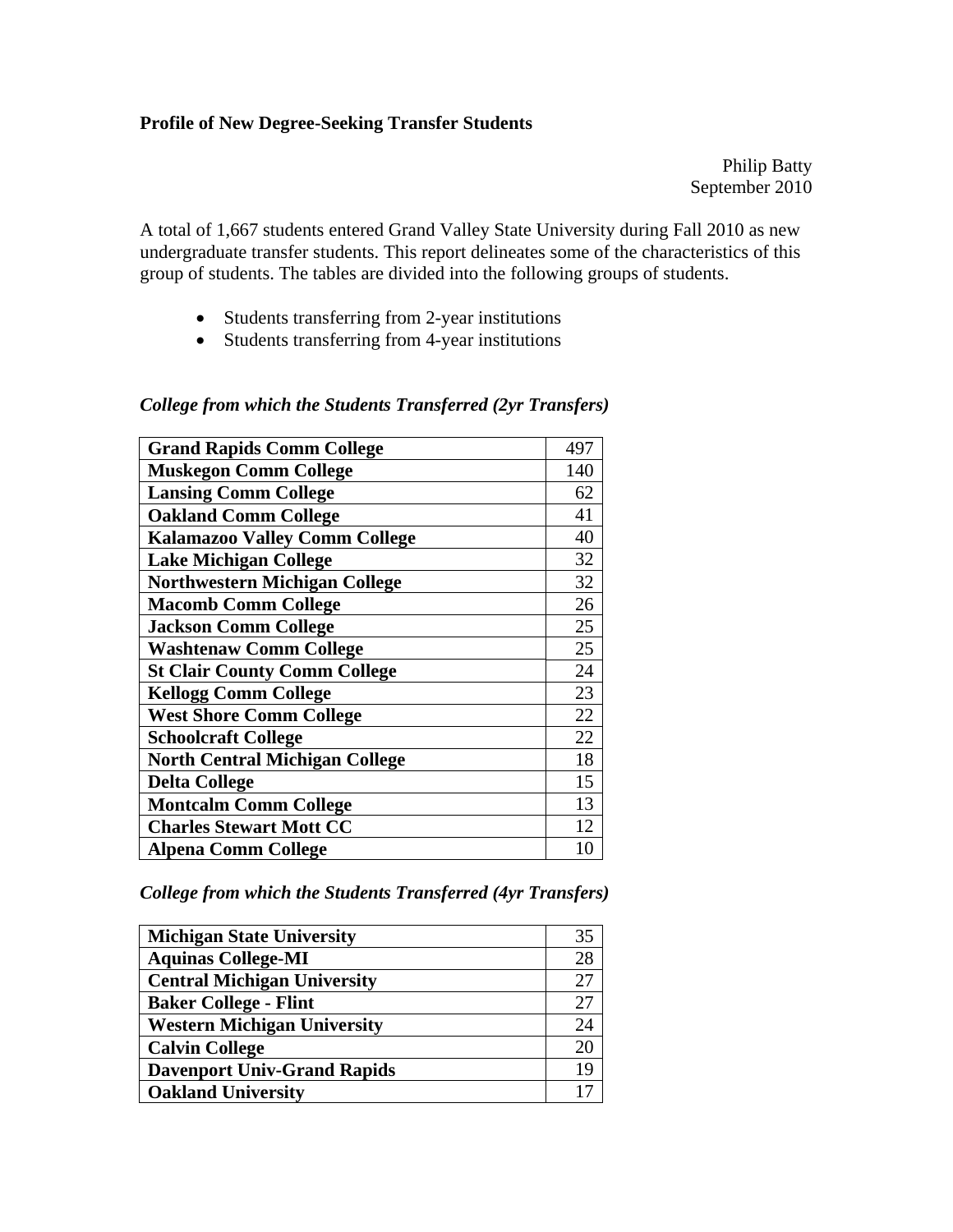| <b>Hope College</b>            |  |
|--------------------------------|--|
| <b>Ferris State University</b> |  |
| <b>Cornerstone University</b>  |  |

*Sex* 

|                     | 2-Year | 4-Year | <b>Total</b> |
|---------------------|--------|--------|--------------|
| <b>Female</b>       | 572    | 294    | 866          |
| <b>Male</b>         | 597    | 203    |              |
| <b>Not Reported</b> |        |        |              |
| <b>Total</b>        | 1169   | 498    | 66           |

*Ethnic Background* 

|                                                  | 2-Year | 4-Year | <b>Total</b> |
|--------------------------------------------------|--------|--------|--------------|
| <b>Black or African American</b>                 | 50     | 24     | 74           |
| <b>American Indian or Alaskan Native</b>         | 5      |        |              |
| <b>Asian or Native Hawaiian or Other Pacific</b> | 12     | 10     | 22           |
| <b>Islander</b>                                  |        |        |              |
| <b>Hispanic or Latino</b>                        | 56     | 10     | 66           |
| White                                            | 1006   | 389    | 1395         |
| 2 or More                                        | 23     | 6      | 29           |
| <b>Non-resident international</b>                | 8      | 51     | 59           |
| <b>Unreported</b>                                | 9      |        | 16           |
| <b>Unduplicated Minority</b>                     | 152    | 58     | 210          |
| <b>Total</b>                                     | 1169   | 498    |              |

*Note: Total may not equal sum of ethnicities because students may select two or more.* 

#### *Status*

|                  | 2-Year<br>4-Year |     | <b>Total</b> |
|------------------|------------------|-----|--------------|
| <b>Full-time</b> | 979              | 416 | 1395         |
| <b>Part-time</b> | 190              | 82  |              |
| <b>Total</b>     | 1169             | 498 | 66           |

*Major* 

|                                           | 2-Year | 4-Year | <b>Total</b> |
|-------------------------------------------|--------|--------|--------------|
| <b>Accounting</b>                         |        |        |              |
| Anthropology                              |        |        |              |
| <b>Advertising &amp; Public Relations</b> |        |        |              |
| <b>Art and Design</b>                     |        |        |              |
| <b>Art History</b>                        |        |        |              |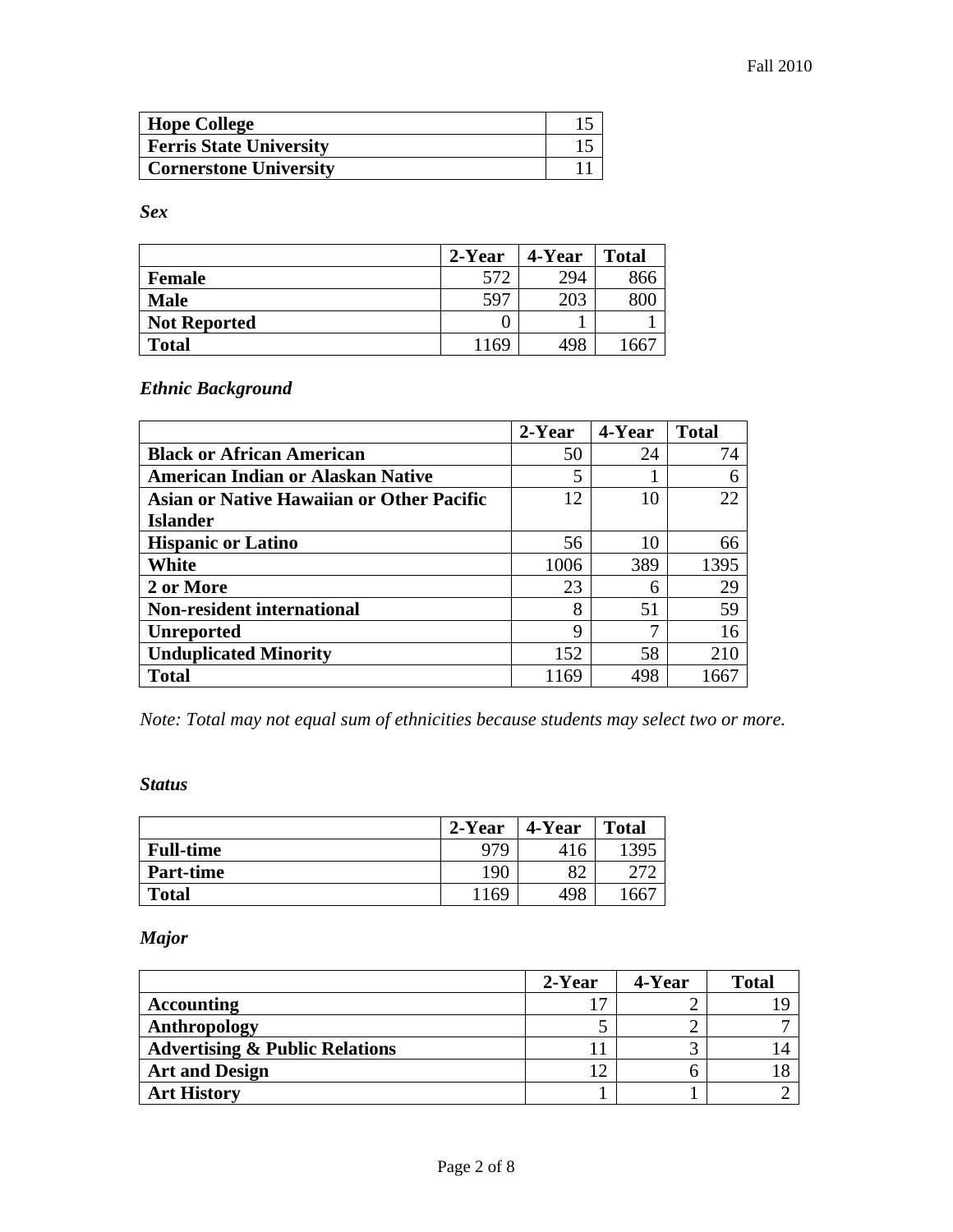|                                         | 2-Year         | 4-Year           | <b>Total</b>   |
|-----------------------------------------|----------------|------------------|----------------|
| <b>Athletic Training</b>                | 15             | 3                | 18             |
| <b>Business Economics</b>               | $\overline{2}$ | 1                | 3              |
| <b>Behavioral Science</b>               | 3              | $\overline{2}$   | 5              |
| <b>Biology</b>                          | 36             | 8                | 44             |
| <b>Biomedical Science</b>               | 50             | 17               | 67             |
| <b>Biopsychology</b>                    | 1              | 1                | $\overline{2}$ |
| <b>Broadcasting</b>                     | $\overline{7}$ | $\mathbf{1}$     | 8              |
| <b>Business General</b>                 | 8              | $\overline{0}$   | 8              |
| <b>Chemistry</b>                        | 3              | 6                | 9              |
| <b>Criminal Justice</b>                 | 54             | 9                | 63             |
| <b>Classics</b>                         | $\overline{0}$ | $\overline{2}$   | $\mathbf{2}$   |
| <b>Clinical Lab Science</b>             | 1              | $\overline{2}$   | 3              |
| <b>Cell &amp; Molecular Biology</b>     | $\overline{2}$ | 1                | $\overline{3}$ |
| <b>Communication Studies</b>            | 18             | 4                | 22             |
| <b>Communications</b>                   |                | $\overline{0}$   | 1              |
| <b>Comp Sci &amp; Arts for Teaching</b> | 5              | 4                | 9              |
| <b>Degree Seeking Undergraduate</b>     | 113            | 101              | 214            |
| <b>Economics</b>                        | 1              | $\boldsymbol{0}$ | 1              |
| <b>English</b>                          | 38             | 12               | 50             |
| <b>Exercise Science</b>                 | 21             | 17               | 38             |
| <b>Finance</b>                          | 7              | $\boldsymbol{0}$ | 7              |
| <b>French</b>                           | 1              | $\boldsymbol{0}$ | 1              |
| <b>Film Video</b>                       | 30             | 5                | 35             |
| <b>Geology-Chemistry</b>                | 1              | $\overline{0}$   | 1              |
| <b>Geology</b>                          | $\overline{7}$ | $\overline{0}$   | $\overline{7}$ |
| <b>Group Social Studies</b>             | 30             | 13               | 43             |
| Geography                               | $\overline{2}$ | 1                | 3              |
| <b>Health Communication</b>             | 1              | 1                | $\overline{2}$ |
| <b>Health Professions</b>               | 20             | 12               | 32             |
| <b>History</b>                          | 12             | $\overline{4}$   | 16             |
| <b>Hospitality Tourism Management</b>   | 15             | 9                | 24             |
| <b>International Business</b>           | $\overline{2}$ | 1                | 3              |
| <b>International Relations</b>          | 8              | 3                | 11             |
| <b>Integrated Science</b>               | 6              | 3                | 9              |
| <b>Journalism</b>                       | 11             | 5                | 16             |
| <b>Liberal Studies</b>                  | 21             | 3                | 24             |
| <b>Legal Studies</b>                    | 3              | 1                | 4              |
| <b>Management</b>                       | 8              | 1                | 9              |
| <b>Marketing</b>                        | 5              | $\boldsymbol{0}$ | 5              |
| <b>Mathematics</b>                      | 36             | 7                | 43             |
| <b>Music</b>                            | 3              | $\overline{2}$   | 5              |
| <b>Non Degree Undergraduate</b>         | 15             | 15               | 30             |
| <b>Natural Resources Mgmt</b>           | 12             | 1                | 13             |
| <b>Nursing</b>                          | 8              | 1                | 9              |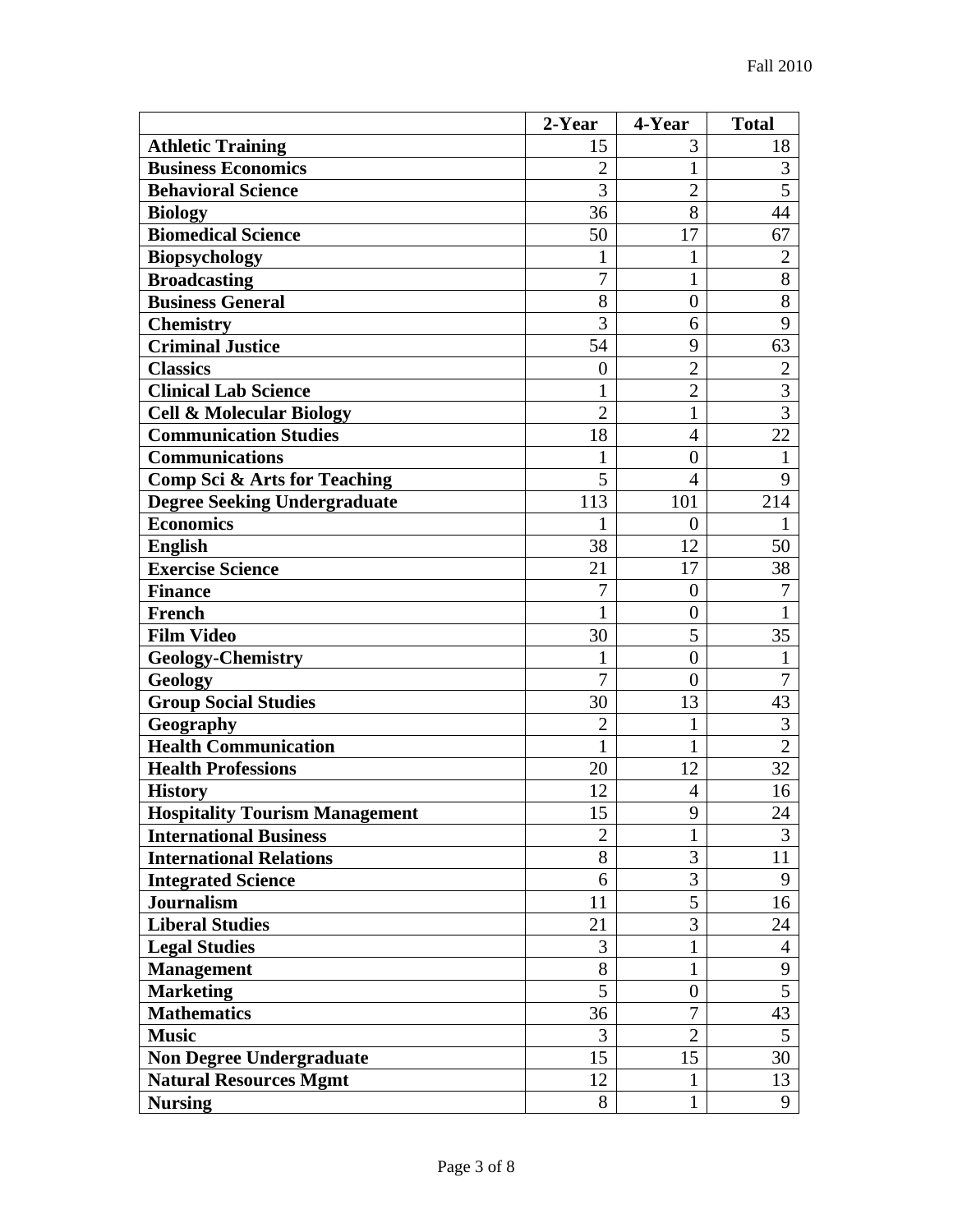|                                       | 2-Year         | 4-Year         | <b>Total</b>   |
|---------------------------------------|----------------|----------------|----------------|
| <b>Occupational Safety/Health Mgt</b> | $\overline{2}$ | $\overline{2}$ | 4              |
| <b>Public Administration</b>          | $\overline{7}$ | $\overline{2}$ | 9              |
| <b>Physical Education</b>             | 20             | 8              | 28             |
| <b>Philosophy</b>                     | 5              | $\overline{2}$ | 7              |
| Photography                           | 7              | 4              | 11             |
| <b>Physics</b>                        | 5              | 1              | 6              |
| <b>Political Science</b>              | 15             | 4              | 19             |
| <b>Psychology</b>                     | 97             | 38             | 135            |
| <b>Therapeutic Recreation</b>         | 8              | $\overline{2}$ | 10             |
| <b>Russian Studies</b>                | $\overline{0}$ | $\overline{2}$ | $\overline{2}$ |
| <b>Radiation Therapy</b>              | $\mathbf{1}$   | $\overline{0}$ | $\mathbf{1}$   |
| <b>Supply Chain Management</b>        | $\overline{0}$ | 1              | $\mathbf{1}$   |
| <b>Sociology</b>                      | 6              | 1              | $\overline{7}$ |
| <b>Spanish</b>                        | 5              | $\overline{2}$ | $\overline{7}$ |
| <b>Statistics</b>                     | 1              | 1              | $\overline{2}$ |
| <b>Social Work</b>                    | 43             | 9              | 52             |
| <b>Theatre</b>                        | 1              | $\overline{2}$ | 3              |
| <b>Women and Gender Studies</b>       | $\mathbf{1}$   | $\overline{0}$ | $\mathbf{1}$   |
| <b>Writing</b>                        | 14             | 5              | 19             |
| <b>Pre-Business</b>                   | 112            | 50             | 162            |
| <b>Pre-Clinical Lab Science</b>       | 3              | $\mathbf{1}$   | 4              |
| <b>Pre-Computer Science</b>           | 13             | 6              | 19             |
| <b>Pre-Economics</b>                  | $\theta$       | 1              | 1              |
| <b>Pre-Engineering</b>                | 30             | 15             | 45             |
| <b>Pre-Information Systems</b>        | 8              | 3              | 11             |
| <b>Pre-Med Tech</b>                   | $\overline{0}$ | $\overline{2}$ | $\overline{2}$ |
| <b>Pre-Med Img/Radiation Sci</b>      | 23             | 4              | 27             |
| <b>Pre-Nursing</b>                    | 53             | 37             | 90             |
| <b>Total</b>                          | 1169           | 498            | 1667           |

## *County of Residence*

|                | 2-Year         | 4-Year | <b>Total</b> |
|----------------|----------------|--------|--------------|
| <b>Allegan</b> | 30             | 19     | 49           |
| <b>Alpena</b>  | 6              | 0      | 6            |
| <b>Antrim</b>  | 4              | 3      |              |
| <b>Arenac</b>  |                |        | ⌒<br>∠       |
| <b>Bay</b>     | 6              |        | 6            |
| <b>Benzie</b>  | 3              |        | 3            |
| <b>Berrien</b> | 25             | 3      | 28           |
| <b>Branch</b>  |                |        | ⌒            |
| <b>Barry</b>   | 11             | 4      | 15           |
| <b>Calhoun</b> | 8              | ┑      | 15           |
| Cass           | $\overline{4}$ |        |              |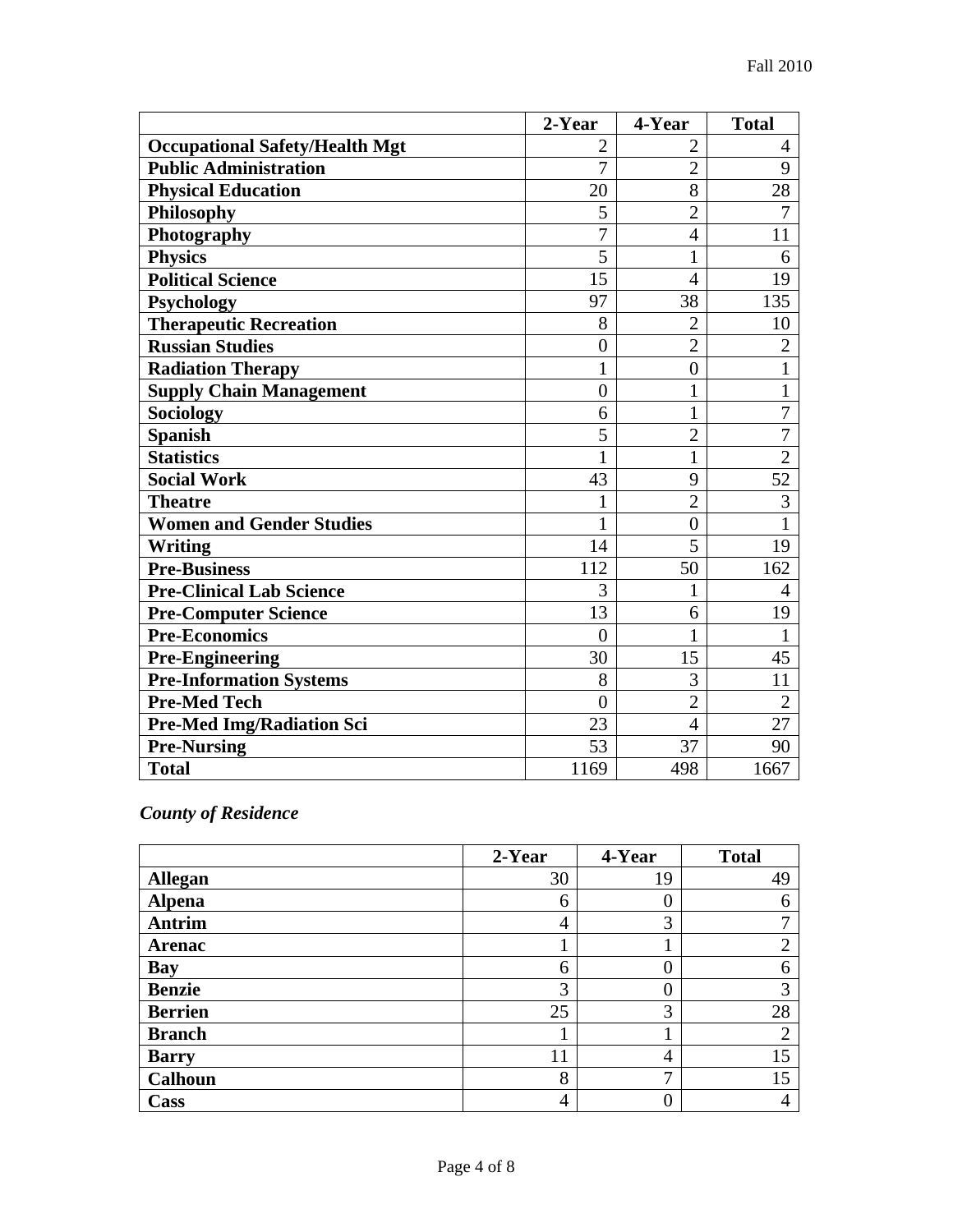|                       | 2-Year           | 4-Year           | <b>Total</b>   |
|-----------------------|------------------|------------------|----------------|
| <b>Charlevoix</b>     | 10               | $\boldsymbol{0}$ | 10             |
| Cheboygan             | 1                | $\overline{0}$   | 1              |
| Chippewa              | $\overline{0}$   | $\overline{4}$   | $\overline{4}$ |
| <b>Clinton</b>        | $\overline{7}$   | $\overline{2}$   | 9              |
| <b>Delta</b>          | 6                | $\overline{2}$   | 8              |
| <b>Eaton</b>          | 12               | $\overline{2}$   | 14             |
| <b>Emmet</b>          | 9                | 3                | 12             |
| <b>Genesee</b>        | 10               | 10               | 20             |
| <b>Gladwin</b>        | $\boldsymbol{0}$ | $\mathbf{1}$     | $\mathbf{1}$   |
| <b>Gratiot</b>        | $\mathbf 1$      | $\overline{2}$   | 3              |
| <b>Grand Traverse</b> | 23               | 6                | 29             |
| <b>Hillsdale</b>      | $\mathbf{1}$     | $\mathbf{1}$     | $\overline{2}$ |
| Houghton              | $\boldsymbol{0}$ | $\mathbf{1}$     | $\mathbf{1}$   |
| <b>Huron</b>          | $\overline{2}$   | $\mathbf{1}$     | 3              |
| Ingham                | 30               | $\overline{4}$   | 34             |
| <b>Ionia</b>          | 11               | $\overline{7}$   | 18             |
| <b>Iosco</b>          | $\mathbf{1}$     | $\boldsymbol{0}$ | $\mathbf{1}$   |
| <b>Iron</b>           | $\mathbf{1}$     | $\mathbf{1}$     | $\overline{2}$ |
| <b>Isabella</b>       | $\overline{0}$   | $\overline{2}$   | $\overline{2}$ |
| <b>Jackson</b>        | 22               | $\overline{2}$   | 24             |
| <b>Kent</b>           | 400              | 117              | 517            |
| <b>Kalamazoo</b>      | 22               | $\overline{4}$   | 26             |
| Lake                  | 1                | $\boldsymbol{0}$ | 1              |
| <b>Lapeer</b>         | $\mathfrak{2}$   | 3                | 5              |
| Leelanau              | 1                | 3                | $\overline{4}$ |
| Lenawee               | $\overline{2}$   | $\overline{2}$   | 4              |
| Livingston            | 15               | 9                | 24             |
| <b>Manistee</b>       | 9                | $\overline{0}$   | 9              |
| <b>Marquette</b>      | $\boldsymbol{0}$ | 3                | 3              |
| <b>Mason</b>          | 13               | 1                | 14             |
| <b>Macomb</b>         | $\overline{23}$  | 9                | 32             |
| <b>Mackinac</b>       | $\overline{0}$   | 1                | 1              |
| <b>Mecosta</b>        | $\overline{0}$   | $\overline{2}$   | $\overline{2}$ |
| <b>Menominee</b>      | $\boldsymbol{0}$ | $\mathbf{1}$     | $\mathbf{1}$   |
| <b>Midland</b>        | 3                | $\overline{2}$   | 5              |
| <b>Missaukee</b>      | 1                | $\mathbf{1}$     | $\overline{2}$ |
| Montmorency           | 1                | $\overline{0}$   | $\mathbf{1}$   |
| <b>Monroe</b>         | $\overline{2}$   | $\overline{0}$   | $\overline{2}$ |
| <b>Montcalm</b>       | 13               | 6                | 19             |
| <b>Muskegon</b>       | 108              | 17               | 125            |
| <b>Newaygo</b>        | 9                | $\overline{2}$   | 11             |
| <b>Oakland</b>        | 44               | 29               | 73             |
| Oceana                | 6                | $\boldsymbol{0}$ | 6              |
| Ogemaw                | 1                | 1                | $\mathbf{2}$   |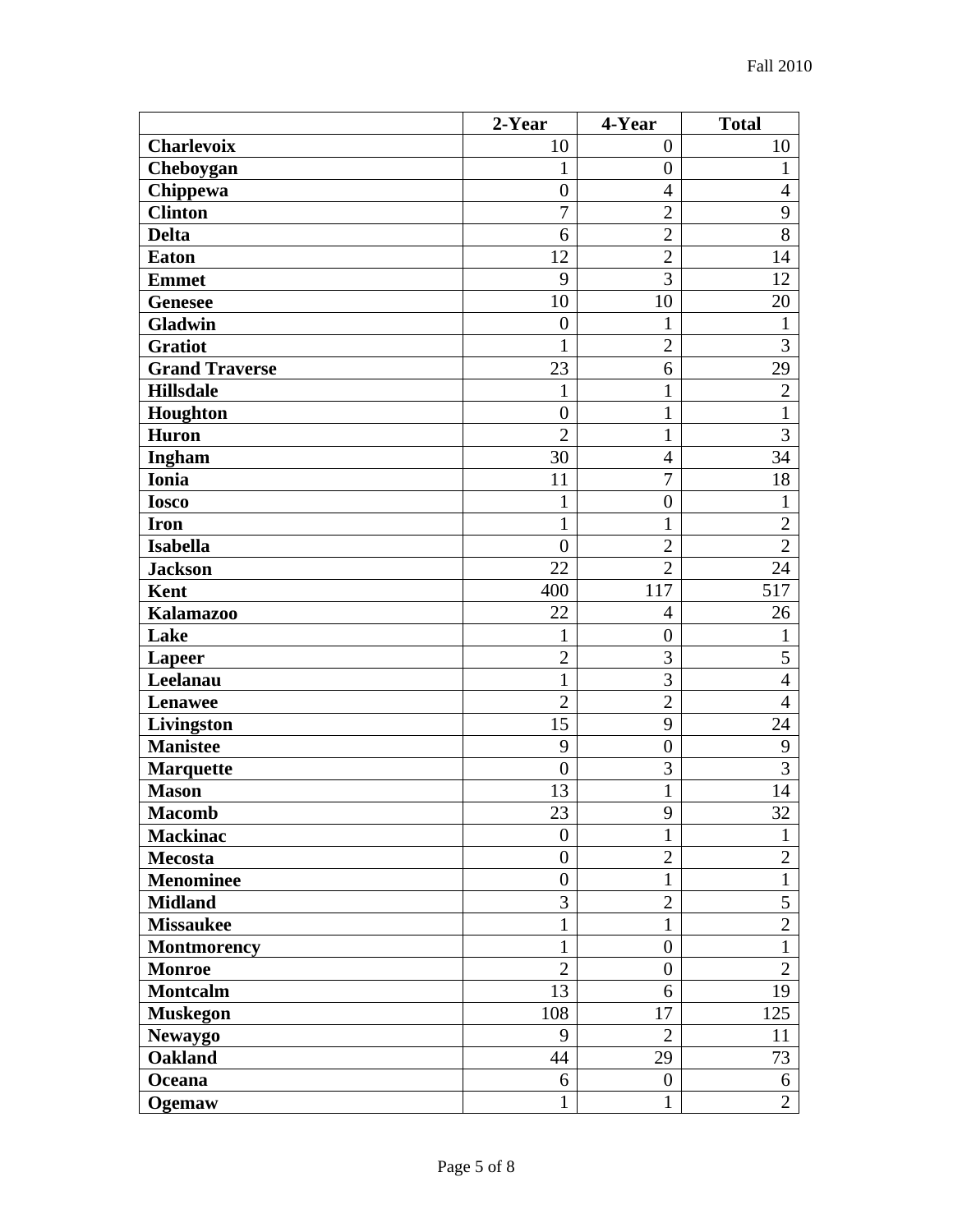|                     | 2-Year         | 4-Year         | <b>Total</b>   |
|---------------------|----------------|----------------|----------------|
| <b>Osceola</b>      | $\overline{2}$ |                | 3              |
| <b>Otsego</b>       | 0              | 3              | 3              |
| <b>Ottawa</b>       | 120            | 72             | 192            |
| <b>Presque Isle</b> | 3              | 0              | 3              |
| <b>Roscommon</b>    | $\overline{2}$ |                | 3              |
| <b>Saginaw</b>      | 4              |                | 5              |
| <b>Sanilac</b>      | $\overline{2}$ | $\overline{0}$ | $\overline{2}$ |
| <b>Shiawassee</b>   | $\overline{2}$ | $\overline{0}$ | $\overline{2}$ |
| <b>St Clair</b>     | 23             | 3              | 26             |
| <b>St Joseph</b>    | 4              | $\overline{2}$ | 6              |
| <b>Tuscola</b>      | 3              | $\overline{2}$ | 5              |
| <b>Vanburen</b>     | 11             |                | 12             |
| Washtenaw           | 13             | 3              | 16             |
| <b>Wayne</b>        | 27             | 18             | 45             |
| Wexford             |                |                | $\overline{2}$ |
| Non-Michigan        | 30             | 88             | 118            |
| <b>Total</b>        | 1169           | 498            | 1667           |

*Other States & Countries* 

|                       | 2-Year           | 4-Year           | <b>Total</b>   |
|-----------------------|------------------|------------------|----------------|
| <b>Arkansas</b>       | $\overline{0}$   |                  |                |
| California            | $\overline{2}$   | $\mathbf{1}$     | 3              |
| Colorado              | $\overline{0}$   | $\overline{2}$   | $\overline{2}$ |
| Florida               | $\overline{0}$   | $\mathbf{1}$     |                |
| Hawaii                | 1                | $\overline{0}$   |                |
| Iowa                  | 1                | $\boldsymbol{0}$ |                |
| Idaho                 | $\overline{0}$   | $\mathbf 1$      |                |
| <b>Illinois</b>       | 8                | 7                | 15             |
| <b>Indiana</b>        | $\overline{4}$   | $\overline{2}$   | 6              |
| <b>Kansas</b>         | $\overline{2}$   | $\overline{0}$   | $\overline{2}$ |
| <b>Kentucky</b>       | 1                | $\overline{0}$   |                |
| <b>Maryland</b>       | $\theta$         |                  |                |
| Michigan              | 1138             | 410              | 1548           |
| <b>Minnesota</b>      |                  |                  | 2              |
| Mississippi           | $\overline{0}$   | 1                |                |
| <b>Montana</b>        | 1                | $\overline{0}$   |                |
| <b>North Carolina</b> | $\overline{0}$   | $\overline{2}$   | $\overline{2}$ |
| <b>New Jersey</b>     | $\overline{0}$   | $\mathbf{1}$     |                |
| <b>New York</b>       | $\overline{0}$   | $\overline{2}$   | $\overline{2}$ |
| Ohio                  | $\boldsymbol{0}$ | 3                | 3              |
| Oregon                | $\mathbf{1}$     | $\overline{0}$   |                |
| <b>South Dakota</b>   | $\overline{0}$   | 3                | 3              |
| <b>Texas</b>          | $\overline{0}$   | $\mathbf{1}$     |                |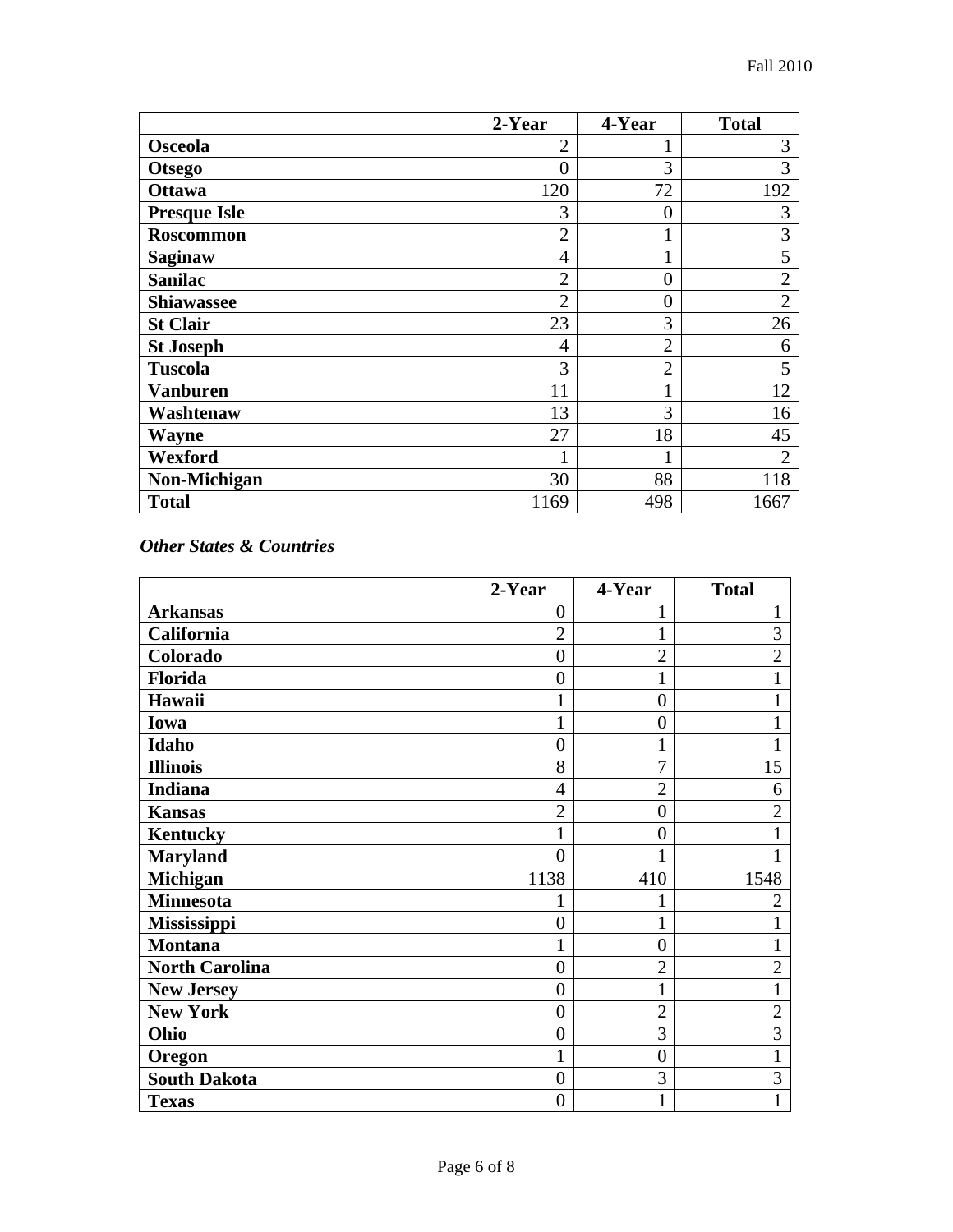|                      | 2-Year | 4-Year | <b>Total</b> |
|----------------------|--------|--------|--------------|
| <b>Virginia</b>      |        |        |              |
| <b>Washington</b>    |        |        |              |
| <b>Wisconsin</b>     |        |        |              |
| <b>West Virginia</b> | U      |        |              |
| <b>Unknown</b>       | −      | 52     | 59           |
| <b>Total</b>         | 169    | 498    | .667         |

|                                 | 2-Year           | 4-Year           | <b>Total</b>   |
|---------------------------------|------------------|------------------|----------------|
| <b>Australia</b>                | $\overline{0}$   | 3                | 3              |
| Canada                          | $\mathbf{1}$     | $\boldsymbol{0}$ | $\mathbf{1}$   |
| <b>China</b>                    | $\overline{0}$   | $\mathbf{1}$     | $\mathbf{1}$   |
| Colombia                        | $\mathbf{1}$     | $\overline{0}$   | $\mathbf{1}$   |
| <b>El Salvador</b>              | $\boldsymbol{0}$ | $\mathbf{1}$     | $\mathbf{1}$   |
| <b>France</b>                   | $\overline{0}$   | $\overline{4}$   | $\overline{4}$ |
| <b>Germany</b>                  | $\overline{0}$   | $\overline{4}$   | $\overline{4}$ |
| <b>Hong Kong</b>                | $\mathbf{1}$     | $\boldsymbol{0}$ | $\mathbf{1}$   |
| Croatia                         | $\overline{0}$   | $\mathbf{1}$     | $\mathbf{1}$   |
| <b>Hungary</b>                  | $\overline{0}$   | $\overline{2}$   | $\overline{2}$ |
| <b>Israel</b>                   | $\overline{0}$   | $\mathbf{1}$     | $\mathbf{1}$   |
| <b>Italy</b>                    | $\overline{0}$   | $\mathbf{1}$     | $\mathbf{1}$   |
| <b>South Korea</b>              | $\mathbf{1}$     | $\overline{4}$   | 5              |
| Lebanon                         | $\overline{0}$   | $\mathbf{1}$     | $\mathbf{1}$   |
| Libya                           | $\overline{0}$   | $\mathbf{1}$     | $\mathbf{1}$   |
| Mongolia                        | $\overline{0}$   | $\overline{2}$   | $\overline{2}$ |
| <b>Morocco</b>                  | $\overline{0}$   | $\mathbf{1}$     | $\mathbf{1}$   |
| <b>Mexico</b>                   | $\overline{0}$   | $\overline{2}$   | $\overline{2}$ |
| <b>Poland</b>                   | $\overline{0}$   | $\overline{5}$   | $\overline{5}$ |
| Palau                           | $\mathbf{1}$     | $\boldsymbol{0}$ | $\mathbf{1}$   |
| <b>Palestinian</b>              | $\overline{0}$   | $\mathbf{1}$     | $\mathbf{1}$   |
| <b>The Philippines</b>          | $\overline{2}$   | $\mathbf{1}$     | $\overline{3}$ |
| Saudi Arabia                    | $\mathbf{1}$     | $\overline{2}$   | $\overline{3}$ |
| <b>Tunisia</b>                  | $\overline{0}$   | $\mathbf{1}$     | $\mathbf{1}$   |
| Taiwan, RC                      | $\overline{0}$   | $\mathbf{1}$     | $\mathbf{1}$   |
| <b>United Kingdom</b>           | $\overline{0}$   | 8                | 8              |
| <b>United States of America</b> | 1161             | 447              | 1608           |
| <b>Vietnam</b>                  | $\overline{0}$   | $\mathbf{1}$     | 1              |
| <b>Serbia</b>                   | $\boldsymbol{0}$ | $\mathbf 1$      | 1              |
| Yemen                           | $\overline{0}$   | $\mathbf{1}$     | 1              |
| <b>Total</b>                    | 1169             | 498              | 1667           |